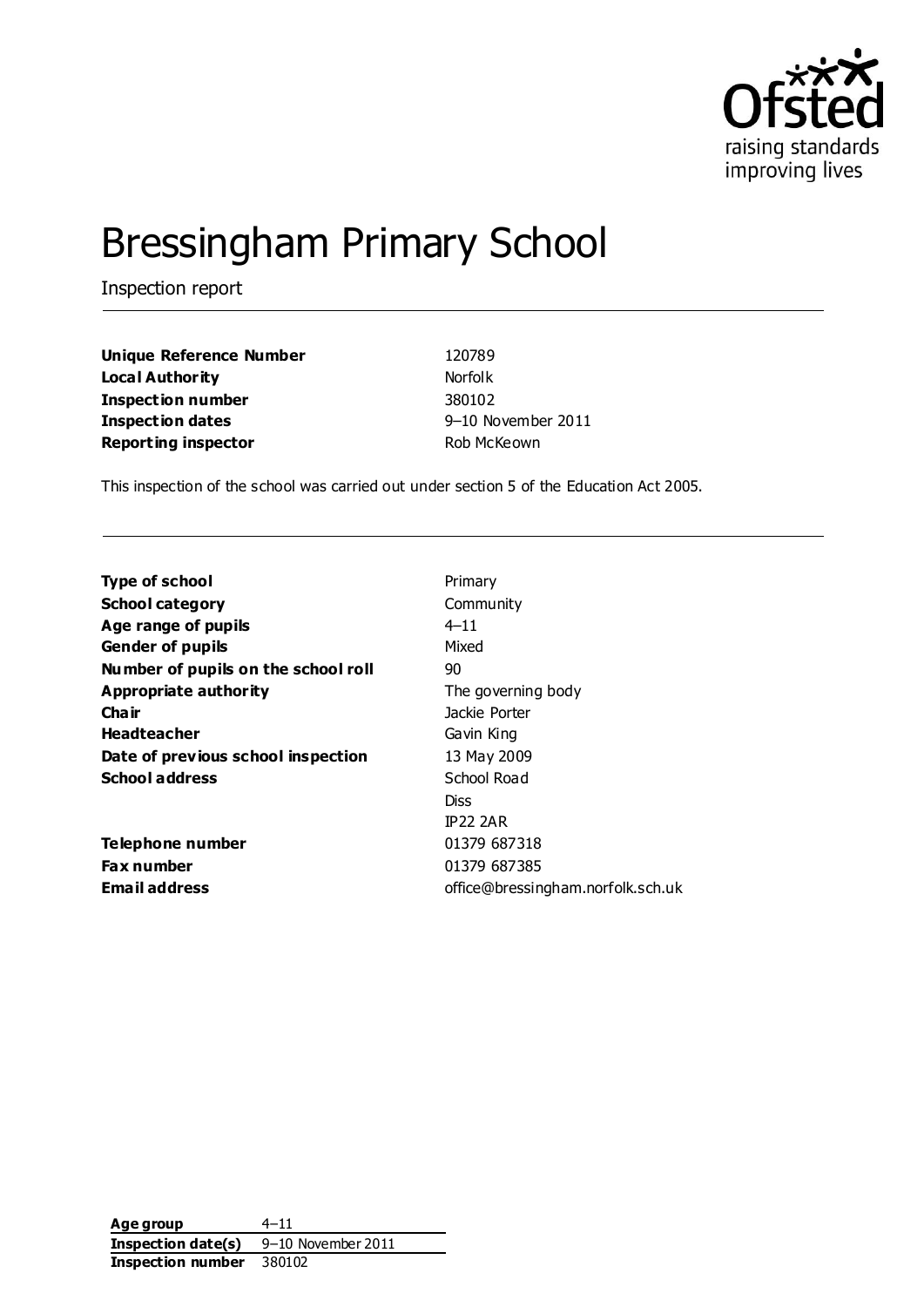The Office for Standards in Education, Children's Services and Skills (Ofsted) regulates and inspects to achieve excellence in the care of children and young people, and in education and skills for learners of all ages. It regulates and inspects childcare and children's social care, and inspects the Children and Family Court Advisory Support Service (Cafcass), schools, colleges, initial teacher training, work-based learning and skills training, adult and community learning, and education and training in prisons and other secure establishments. It assesses council children's services, and inspects services for looked after children, safeguarding and child protection.

Further copies of this report are obtainable from the school. Under the Education Act 2005, the school must provide a copy of this report free of charge to certain categories of people. A charge not exceeding the full cost of reproduction may be made for any other copies supplied.

If you would like a copy of this document in a different format, such as large print or Braille, please telephone 0300 123 4234, or email enquiries@ofsted.gov.uk.

You may copy all or parts of this document for non-commercial educational purposes, as long as you give details of the source and date of publication and do not alter the information in any way.

To receive regular email alerts about new publications, including survey reports and school inspection reports, please visit our website and go to 'Subscribe'.

Piccadilly Gate Store St **Manchester** M1 2WD

T: 0300 123 4234 Textphone: 0161 618 8524 E: enquiries@ofsted.gov.uk W: www.ofsted.gov.uk

**Ofsted** 

© Crown copyright 2011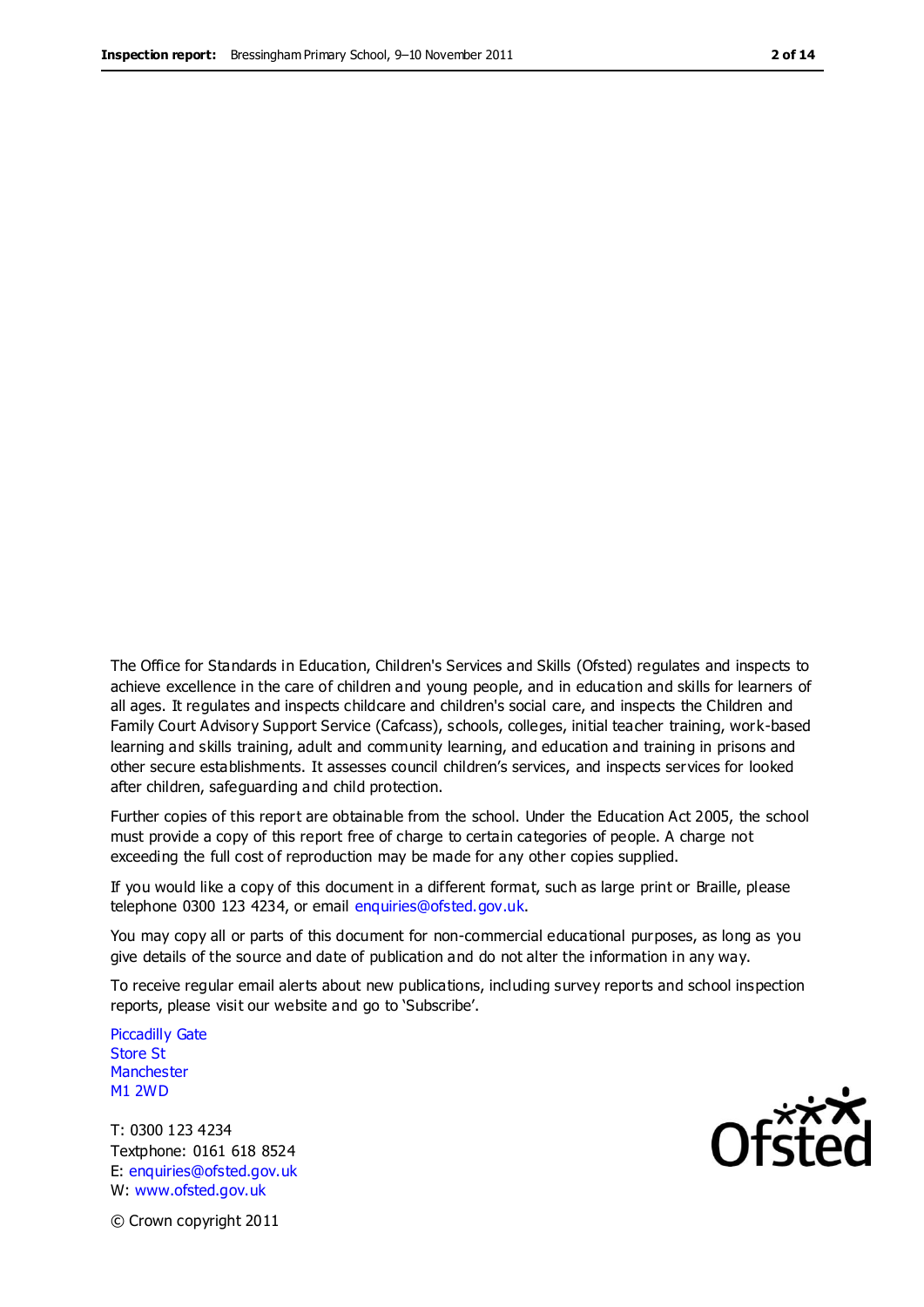# **Introduction**

This inspection was carried out by two additional inspectors. Six lessons were observed, taught by all the teachers in the school at the time of the inspection. Meetings were held with groups of pupils, governors and staff. Inspectors observed the school's work and scrutinised pupils' books and a number of key documents including: the records for monitoring teaching, the school development plan, governing body minutes and 57 inspection questionnaires returned by parents and carers.

The inspection team reviewed many aspects of the school's work. It looked in detail at a number of key areas.

- $\blacksquare$  The progress made by all pupils and whether they achieve well enough, particularly in writing and mathematics.
- How well teachers match learning tasks to pupils' abilities, and the challenge and support given to different groups of pupils.
- How well teachers assess pupils' learning and use these assessments to inform their planning.
- The contribution made by leaders at all levels to bring about improvements in provision and in pupils' learning and progress.

# **Information about the school**

Bressingham is a village school that is smaller than average for primary schools. Almost all pupils are from White British backgrounds. A very small number are from minority ethnic groups but are not at an early stage of learning English. The percentage of pupils known to be eligible for free school meals is lower than the national average, but increasing. The proportion of pupils with learning difficulties and/or disabilities, including those with statements of special educational needs, is above the national average. Since the last inspection the federated partnership that operated with another local primary school has been dissolved. Following a period of contingency leadership arrangements managed by the local authority, a permanent headteacher was appointed from September 2011. This year for the first time, all children in the Reception class started school together at the beginning of the autumn term. Pupils in Key Stages 1 and 2 are taught in mixed-age classes. The school has achieved National Healthy Schools status, 2009-12.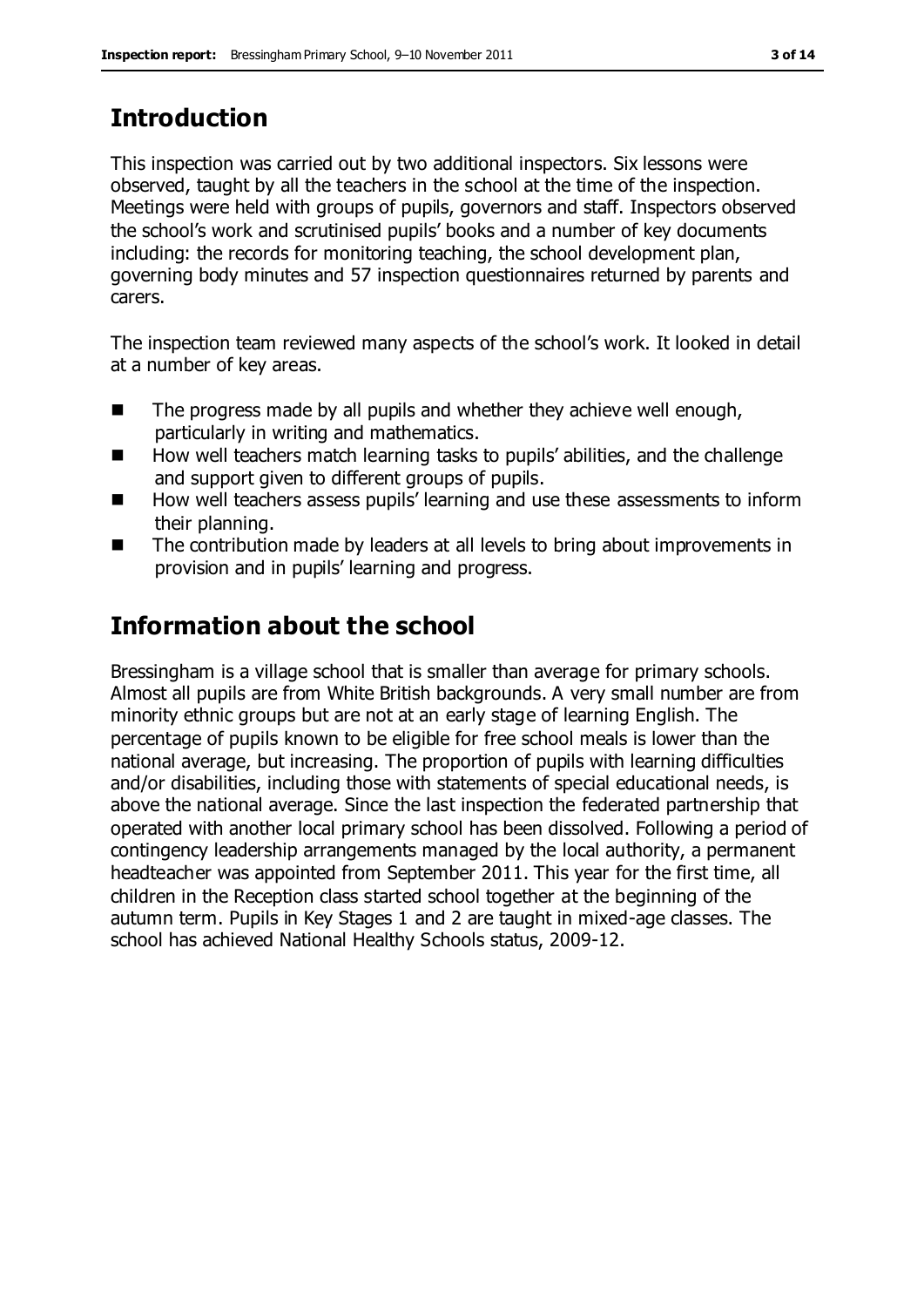## **Inspection judgements**

#### **Overall effectiveness: how good is the school? 3**

#### **The school's capacity for sustained improvement 3**

### **Main findings**

Bressingham Primary School provides its pupils with a satisfactory quality of education. Since the time of the last inspection, the school has come through a period of temporary leadership arrangements that has slowed the pace of improvement. The newly appointed headteacher has high expectations and an ambitious vision for the school. Since his arrival, positive steps have been taken to improve provision in order to secure better outcomes for pupils. Parents are happy with their child's experience at school and several commented on the positive changes that have happened this year.

Pupils' achievement is satisfactory, although they make better progress in Years 1 and 2 than in the other year groups. Progress for older pupils in writing and mathematics is not as strong as it is in reading. Pupils with special educational needs and/or disabilities and those from minority ethnic groups also make satisfactory progress, although there are inconsistencies in their rates of progress in different classes. Many aspects of pupils' personal development are good. Attendance is high and almost all pupils who completed the inspection questionnaire indicated that they enjoy coming to school. Pupils get on well together and older pupils contribute positively to this by acting as playground buddies for younger children.

Teaching is satisfactory, although some of it is good and occasionally outstanding. Inconsistencies in the quality of teaching, particularly in Key Stage 2, are responsible for the slower rates of progress made by older pupils. Where the teaching is weaker, learning activities are not matched precisely enough to pupils' learning needs. This results in work being too challenging for some pupils and not challenging enough for others. Consequently, pupils are not making as much progress as they could in English and mathematics. The curriculum is satisfactory, although there are stronger elements, such as pupils' involvement in enrichment activities in sport and music. Care, guidance and support are good; parents and pupils rightly believe that the staff look after pupils well. The contribution made by teaching assistants in lessons and around the school is particularly good in helping to keep pupils interested and engaged.

Strong leadership from the headteacher is helping to bring about rapid improvement. Since the beginning of the school year, leaders have taken robust and concerted action to improve the overall quality of teaching and iron out the inconsistencies. Changes have been introduced to enhance the quality and safety of the learning environment and make better use of the available accommodation. The governing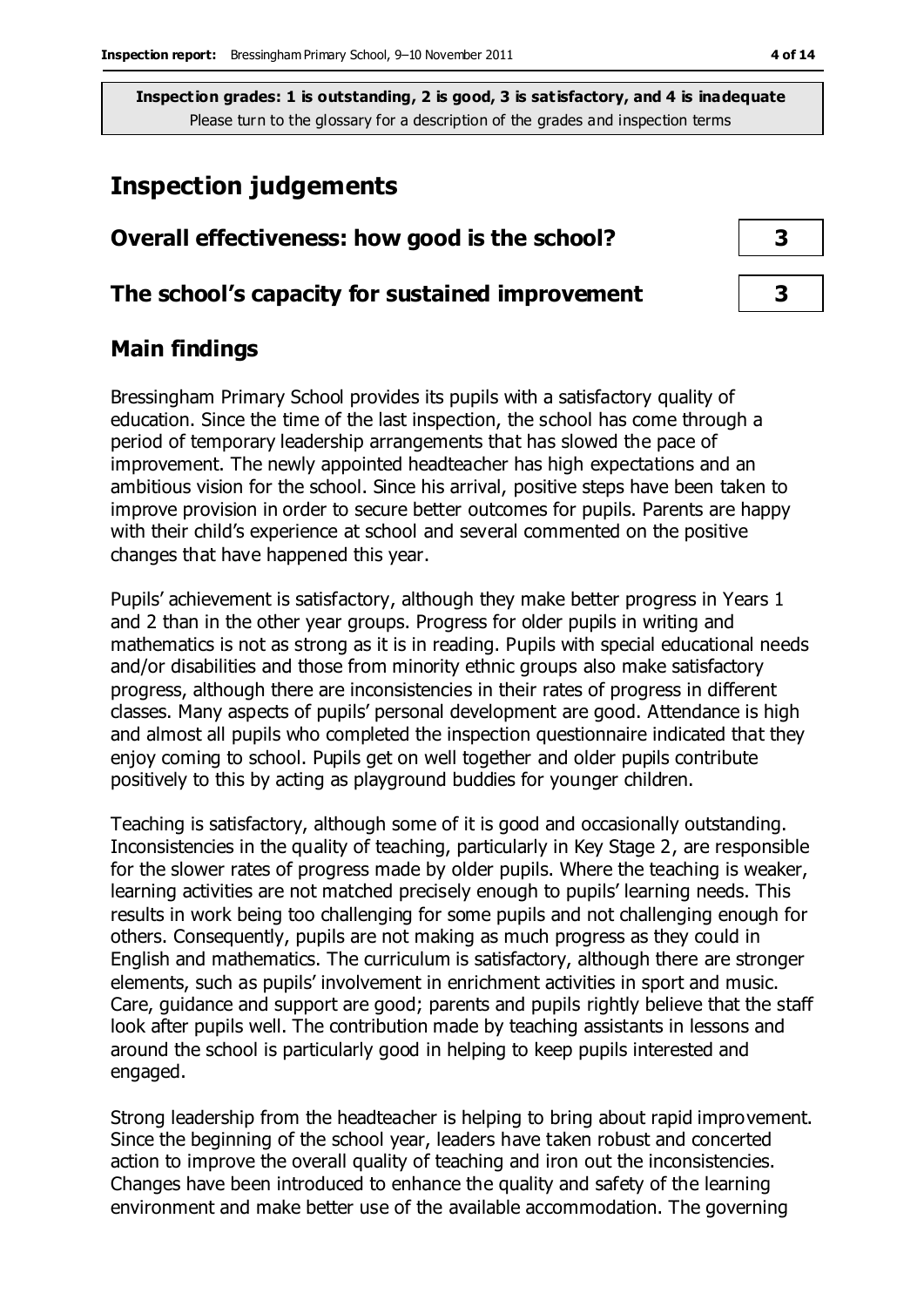body gives the school very good support but has yet to establish a rigorous approach to monitoring and evaluating its performance. The part played by other key leaders in bringing about improvements is satisfactory but is not yet sufficiently rigorous for the school to meet its ambitious timetable for improving its overall effectiveness. The school's capacity for improvement is currently satisfactory and it offers satisfactory value for money.

Up to 40% of the schools whose overall effectiveness is judged satisfactory may receive a monitoring visit by an Ofsted inspector before their next section 5 inspection.

#### **What does the school need to do to improve further?**

- Improve the progress of all pupils, particularly in writing and mathematics by:
	- ensuring teachers are accountable for using their assessment and  $\equiv$ attainment data to inform their planning
	- identifying gaps in pupils' learning to plan activities and set individual  $\overline{\phantom{a}}$ targets that meet pupils' needs more precisely.
- Raise the overall quality of teaching, particularly in Key Stage 2, by:
	- establishing a consistent approach to planning and delivering lessons, and to assessing pupils' learning
	- demonstrating and sharing effective teaching techniques, and working alongside staff in the classes where improvements are required.
- Strengthen the contribution made by key leaders and governors by ensuring they play a full part in developing, monitoring and evaluating the impact of the school's work to improve the provision and pupils' outcomes.

## **Outcomes for individuals and groups of pupils 3**



Children join the Reception class with skills that are expected for their age. They make satisfactory progress and enter Year 1 with age-appropriate skills. At the end of Year 6, attainment levels have been broadly average, although they have fluctuated from year to year. Last year they were below the national average. Not all the pupils capable of reaching the higher levels of attainment at the end of Key Stage 2 are doing so. Achievement has only been satisfactory for a number of years and senior leaders rightly believe that pupils can do better than this. Currently, learning and progress are satisfactory overall, but are better in Key Stage 1 than in Key Stage 2. Attainment in Year 2 has improved steadily over the last two years and in 2011, outcomes were above national averages. When pupils are learning well, they show interest and enthusiasm. They respond well to the activities organised by their teachers and make good progress. Using a well organised pupil-tracking system, leaders have detected a lack of consistency in the rates of progress made by all groups of pupils as they move through the school, with no notable differences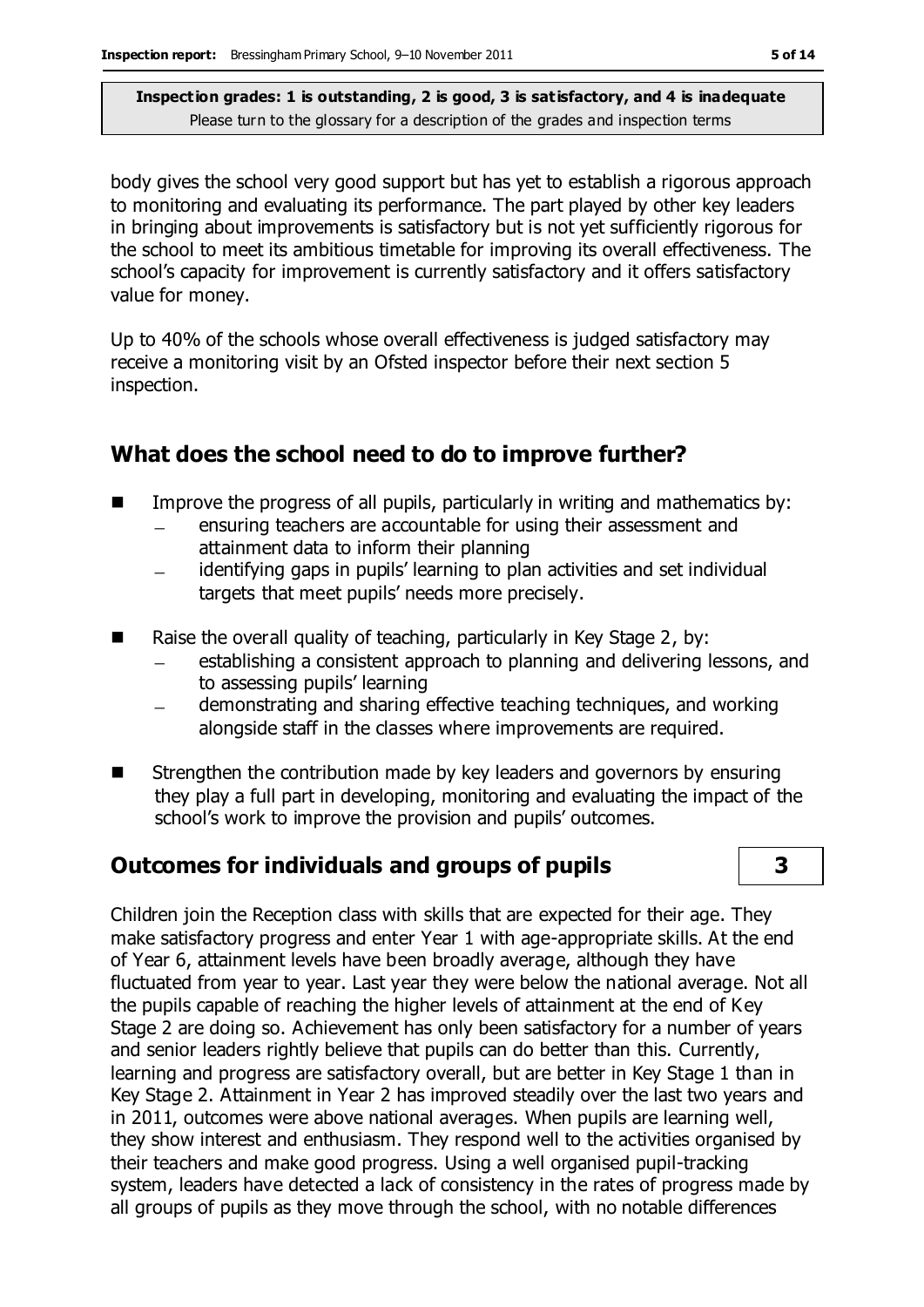#### between them.

Pupils' behaviour in lessons and around the school is good, although some pupils lose concentration when teaching is less effective. Relationships are good and pupils are polite and friendly. Pupils say they feel safe in school and they know the main features of how to live a healthy lifestyle. Pupils say bullying is very rare and adults deal with any incidents should they occur. The school council meets weekly to contribute its ideas to school developments. Older pupils take on responsibilities for helping others around the school, at break times, in village events and in raising money for good causes. Pupils' spiritual, moral, social and cultural development is good and is supported successfully in assemblies and lessons. Pupils enjoy the recognition they receive in celebration assemblies. A good link has been established with a primary school in Malawi to learn about global cultures, although pupils have a limited knowledge of other communities within the United Kingdom.

These are the grades for pupils' outcomes

| Pupils' achievement and the extent to which they enjoy their learning                                                     |                         |  |
|---------------------------------------------------------------------------------------------------------------------------|-------------------------|--|
| Taking into account:                                                                                                      |                         |  |
| Pupils' attainment <sup>1</sup>                                                                                           | 3                       |  |
| The quality of pupils' learning and their progress                                                                        | 3                       |  |
| The quality of learning for pupils with special educational needs and/or disabilities<br>and their progress               | 3                       |  |
| The extent to which pupils feel safe                                                                                      | $\overline{\mathbf{2}}$ |  |
| Pupils' behaviour                                                                                                         | $\overline{2}$          |  |
| The extent to which pupils adopt healthy lifestyles                                                                       |                         |  |
| The extent to which pupils contribute to the school and wider community                                                   |                         |  |
| The extent to which pupils develop workplace and other skills that will<br>contribute to their future economic well-being |                         |  |
| Taking into account:                                                                                                      |                         |  |
| Pupils' attendance <sup>1</sup>                                                                                           | 1                       |  |
| The extent of pupils' spiritual, moral, social and cultural development                                                   | 2                       |  |

#### **How effective is the provision?**

 $\overline{a}$ 

Teaching and the use of assessment to support learning are satisfactory, although the quality varies too much for pupils to make consistently good progress. Where the teaching is good, teachers use their assessments well to plan work that is matched precisely to pupils' abilities and to identify the steps they need to take to make learning successful. Teachers make learning interesting and challenging and ask probing questions to test pupils' understanding. In less effective lessons, these positive features are not consistent and the pace of learning is too slow. In all the

<sup>&</sup>lt;sup>1</sup> The grades for attainment and attendance are: 1 is high; 2 is above average; 3 is broadly average; and 4 is low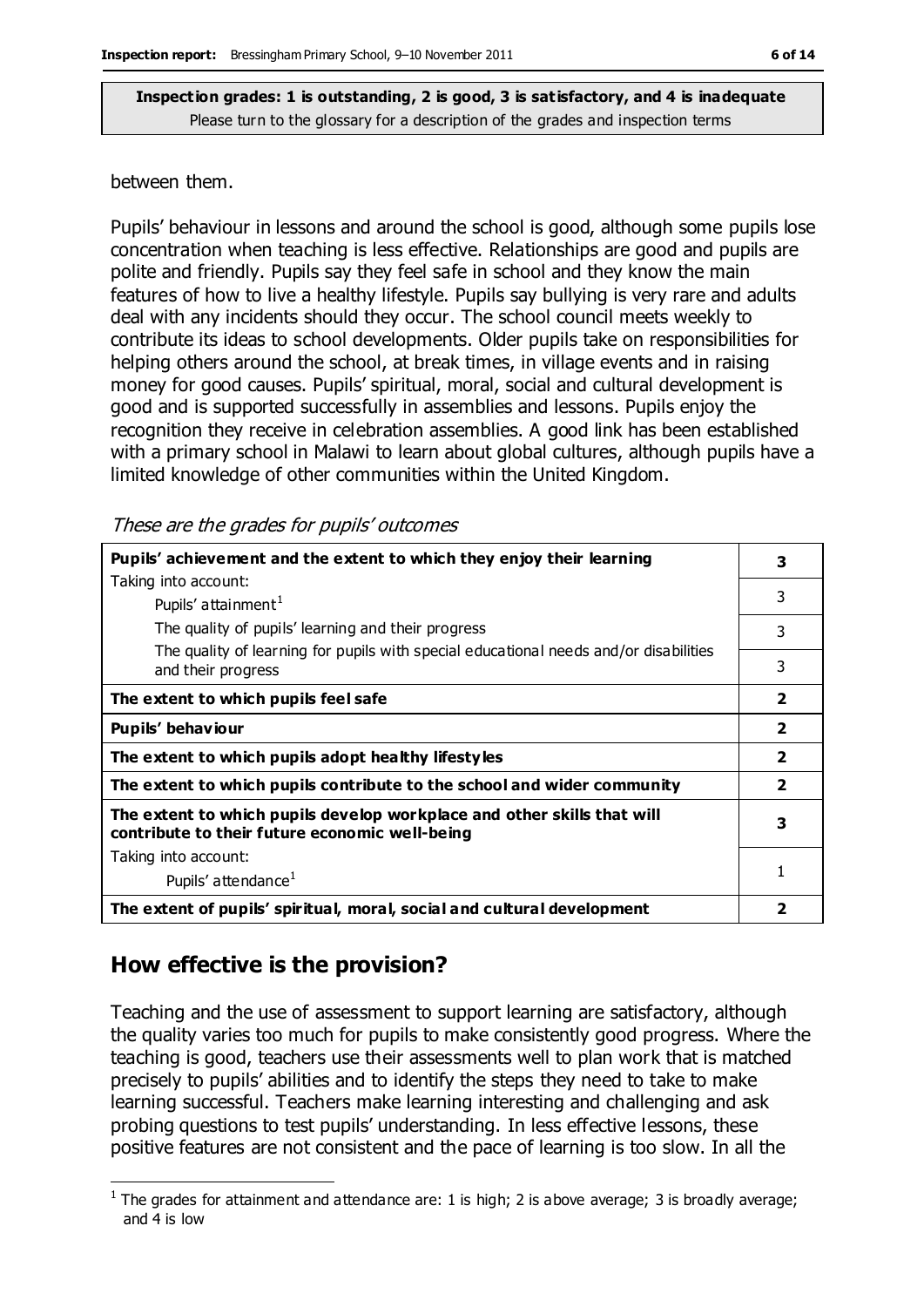lessons observed, teaching assistants were effective in helping pupils to engage purposefully. However, their contributions are less effective when the activities they are supporting do not match pupils' next steps in learning. Marking in pupils' books mostly informs pupils about how they can improve their work but is not consistently matched with their learning targets, particularly in mathematics.

The curriculum provides pupils with a suitable range of learning experiences. They enjoy making educational visits and benefit from participating in a variety of physical activities organised through the local sports partnership. Activities to support pupils' healthy lifestyle are underpinned by the school's Healthy School status. As a result of information gained from the progress monitoring systems, intervention programmes have been introduced to help certain pupils catch up. However, these have had mixed success. Leaders have suitable plans to review the curriculum and look for ways to link learning across subjects, through cross-curricular themes. Adults provide good care, guidance and support for pupils. Transition arrangements into Reception and on to secondary school are organised well. Attendance is monitored closely. Good quality support and positive links with other local schools and agencies help pupils whose circumstances might make them vulnerable when settling into school.

| The quality of teaching                                                                                    |  |
|------------------------------------------------------------------------------------------------------------|--|
| Taking into account:<br>The use of assessment to support learning                                          |  |
| The extent to which the curriculum meets pupils' needs, including, where<br>relevant, through partnerships |  |
| The effectiveness of care, guidance and support                                                            |  |

These are the grades for the quality of provision

#### **How effective are leadership and management?**

Senior leaders have a clear understanding of how well the school is doing and the actions they need to take to strengthen provision and improve outcomes for pupils. The headteacher has undertaken a series of lesson observations since September, which have identified similar strengths and weaknesses to those seen during the inspection. These are underpinning the staff's common drive to improve the quality of provision and pupils' outcomes. However, the part played by other staff in monitoring, evaluating and improvement activities, for example by demonstrating and sharing effective teaching techniques, is currently underplayed. All staff work together well to promote equality and tackle discrimination. The robust tracking of pupils' attainment helps monitor pupils' progress, determine interventions and check that no particular individuals or groups are disadvantaged. However, while there are suitable systems for managing the support for pupils with special educational needs and/or disabilities, these do not extend to monitoring and evaluating what is provided for individual pupils in their classes. Governance is satisfactory. Key members of the governing body have a close association with the school and know the parents and local community well. They understand that their role in challenging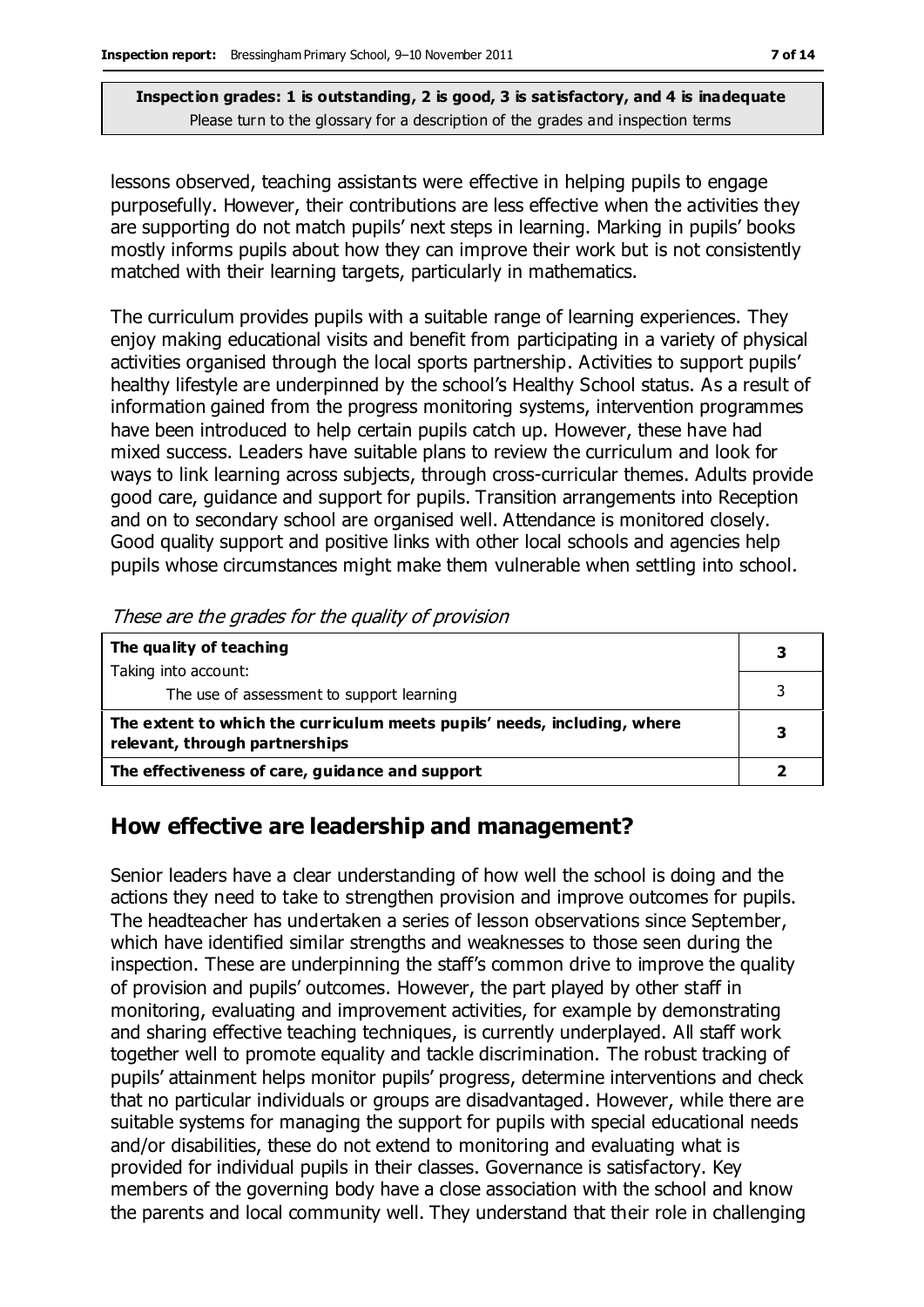the school to improve can be developed further.

Relationships with parents and carers are good and this is reflected in the overwhelmingly positive responses recorded in their questionnaire returns. Partnerships with other local schools and support agencies are also good and benefit pupils pastorally and academically. Safeguarding procedures have been reviewed and strengthened this term. There are now much tighter controls on site security and safeguarding records are monitored regularly by the governing body. Community cohesion is being promoted positively, particularly within the school but also locally and internationally.

| The effectiveness of leadership and management in embedding ambition and<br>driving improvement                                                                     |                         |  |
|---------------------------------------------------------------------------------------------------------------------------------------------------------------------|-------------------------|--|
| Taking into account:                                                                                                                                                |                         |  |
| The leadership and management of teaching and learning                                                                                                              | $\mathcal{P}$           |  |
| The effectiveness of the governing body in challenging and supporting the<br>school so that weaknesses are tackled decisively and statutory responsibilities<br>met | 3                       |  |
| The effectiveness of the school's engagement with parents and carers                                                                                                | $\overline{\mathbf{2}}$ |  |
| The effectiveness of partnerships in promoting learning and well-being                                                                                              | $\overline{2}$          |  |
| The effectiveness with which the school promotes equality of opportunity and<br>tackles discrimination                                                              | 3                       |  |
| The effectiveness of safeguarding procedures                                                                                                                        | $\overline{2}$          |  |
| The effectiveness with which the school promotes community cohesion                                                                                                 | 3                       |  |
| The effectiveness with which the school deploys resources to achieve value for<br>money                                                                             | 3                       |  |

## **Early Years Foundation Stage**

Most children enter the Early Years Foundation Stage with skills that match those expected for their age. Since the last inspection, the level of children's skills on leaving Reception has varied from year to year. Last year, for example, they were below expectations for a minority of children in aspects of communication, language and literacy and problem solving, reasoning and numeracy. Progress through Reception has generally been satisfactory. However, better progress is expected this year following a change in admission arrangements as all children will have the benefit of a full year in Reception. Children enjoy learning and their behaviour is good. They listen well, display positive attitudes and learn together successfully in groups.

The quality of provision is satisfactory and improving. There are appropriate plans for refining the use of available accommodation and the storage of equipment, and for enhancing the quality and range of learning resources. Staff care well for the children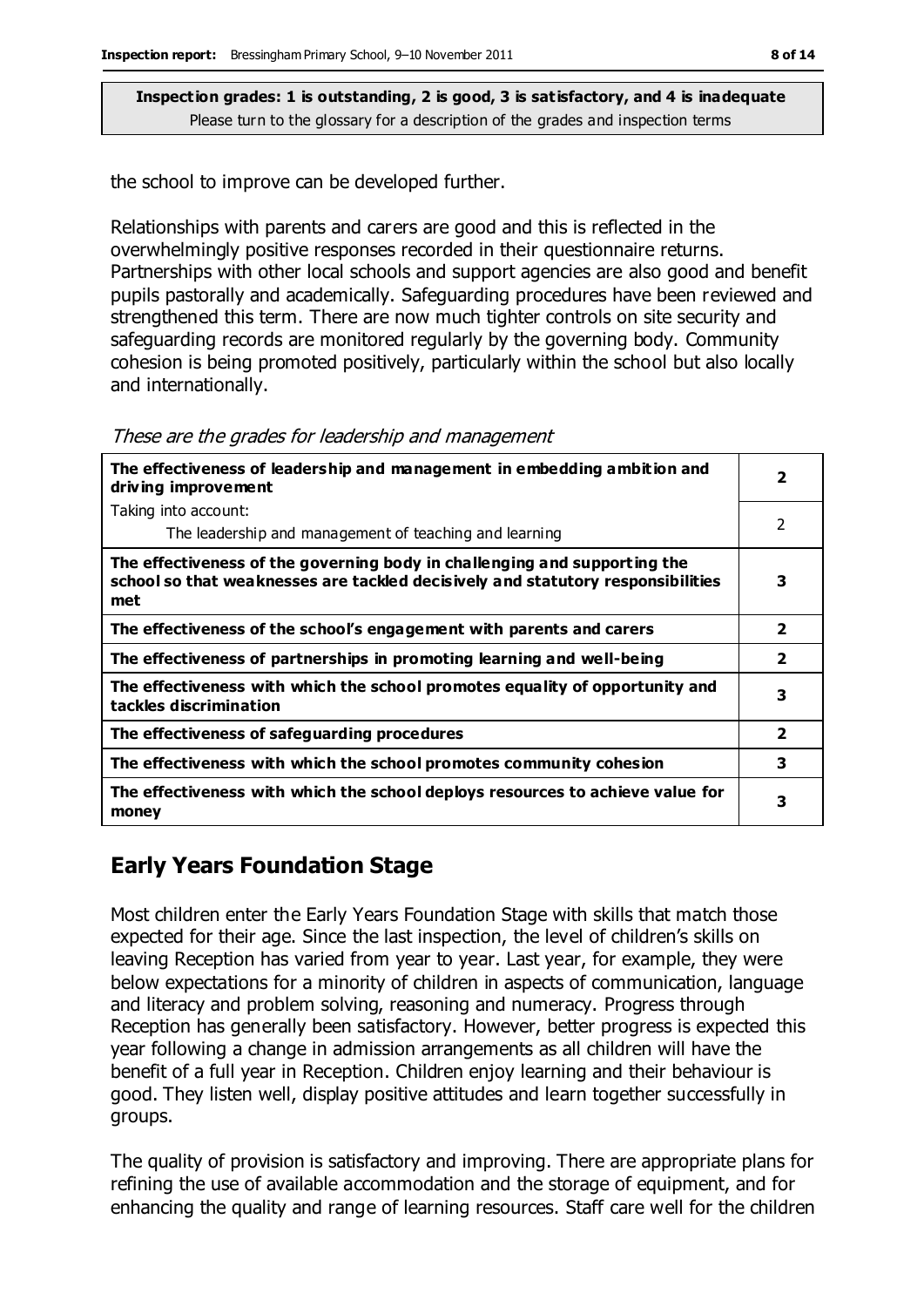and promote positive attitudes to learning. Good emphasis is placed on acquiring early literacy skills, for example, through the well-organised teaching of phonics and early writing. There are good opportunities for children to learn indoors and outside and engage in well-planned practical activities. One such example was 'digging for treasure' to find objects which were then ordered by their initial sound. Opportunities for children to make choices and learn independently across the six areas of learning, however, were less evident. The support provided by adults for groups and individuals is good. This includes support for children with special educational needs and/or disabilities in concentrating and understanding new concepts.

The headteacher has carried out a full and accurate audit of the Early Years Foundation Stage. Points for improvement in provision, leadership and management have been identified. These include establishing clearer systems for monitoring the quality of what is provided and evaluating its impact on children's learning and progress.

These are the grades for the Early Years Foundation Stage

| <b>Overall effectiveness of the Early Years Foundation Stage</b>                      |  |  |
|---------------------------------------------------------------------------------------|--|--|
| Taking into account:                                                                  |  |  |
| Outcomes for children in the Early Years Foundation Stage                             |  |  |
| The quality of provision in the Early Years Foundation Stage                          |  |  |
| The effectiveness of leadership and management of the Early Years Foundation<br>Stage |  |  |

## **Views of parents and carers**

Almost two thirds of parents and carers returned the inspection questionnaire which is a greater proportion than usually found. The views expressed were overwhelmingly positive with most respondents indicating that they were pleased with all aspects of the school's work. All parents and carers believe that the school keeps their child safe, helps them to support their child's learning and meets their child's particular needs. A very small minority of negative responses were received. In particular, a few disagreed that the school was helping their child to adopt a healthy lifestyle. Inspection findings on this aspect of the school's work are reflected in the report. A small minority of parents wrote additional comments on their questionnaires; almost all of these were positive testimonials about the school's work.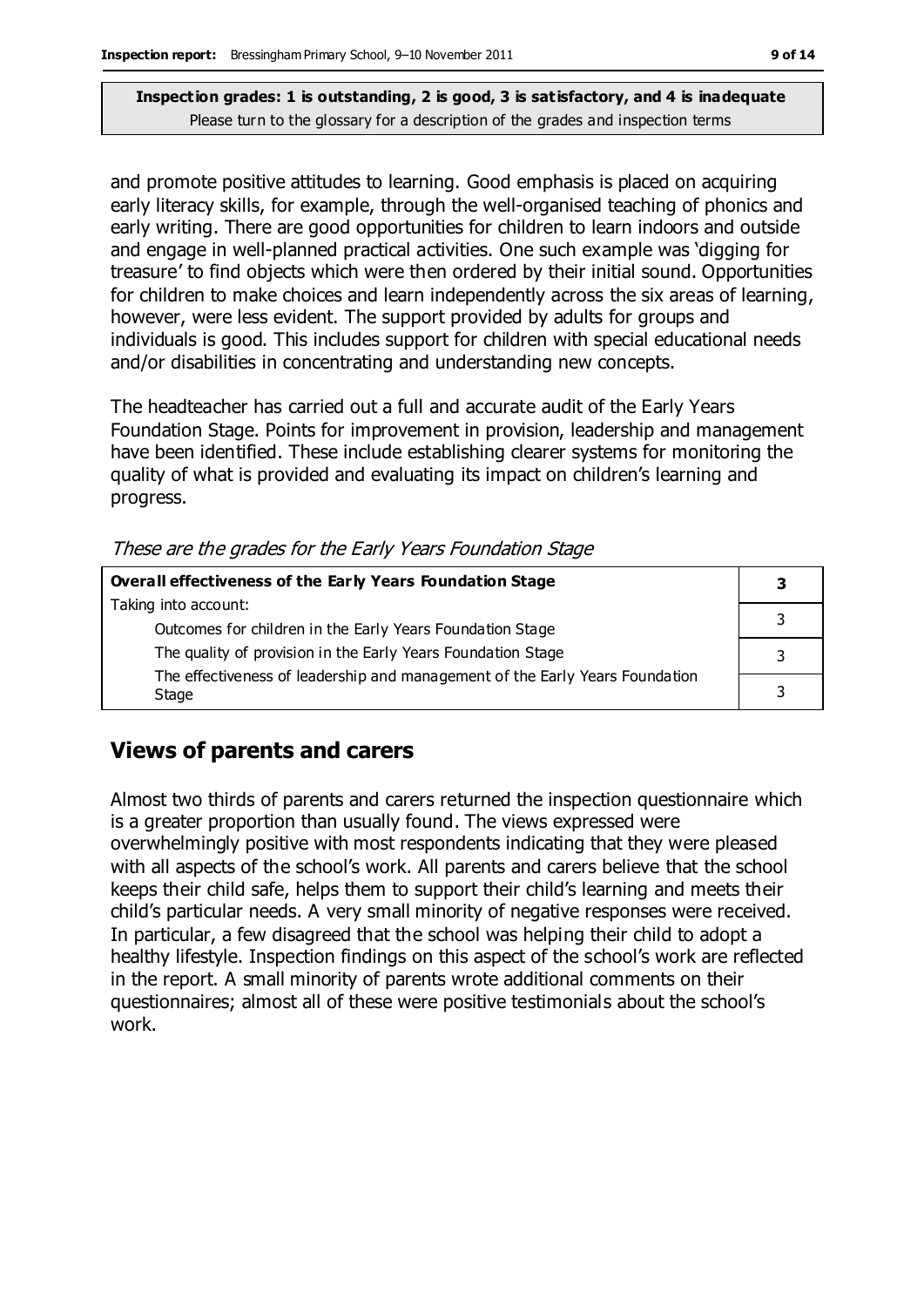#### **Responses from parents and carers to Ofsted's questionnaire**

Ofsted invited all the registered parents and carers of pupils registered at Bressingham Primary School to complete a questionnaire about their views of the school.

In the questionnaire, parents and carers were asked to record how strongly they agreed with 13 statements about the school.

The inspection team received 57 completed questionnaires by the end of the on-site inspection. In total, there are 90 pupils registered at the school.

| <b>Statements</b>                                                                                                                                                                                                                                       | <b>Strongly</b><br>agree |               | Agree        |               | <b>Disagree</b> |                | <b>Strongly</b><br>disagree |               |
|---------------------------------------------------------------------------------------------------------------------------------------------------------------------------------------------------------------------------------------------------------|--------------------------|---------------|--------------|---------------|-----------------|----------------|-----------------------------|---------------|
|                                                                                                                                                                                                                                                         | <b>Total</b>             | $\frac{1}{2}$ | <b>Total</b> | $\frac{1}{2}$ | <b>Total</b>    | $\frac{1}{2}$  | <b>Total</b>                | $\frac{1}{2}$ |
| My child enjoys school                                                                                                                                                                                                                                  | 35                       | 61            | 20           | 35            | $\mathbf{1}$    | $\overline{2}$ | $\mathbf 0$                 | $\mathbf 0$   |
| The school keeps my child<br>safe                                                                                                                                                                                                                       | 38                       | 67            | 19           | 33            | $\mathbf 0$     | $\mathbf 0$    | $\mathbf 0$                 | $\mathbf 0$   |
| The school informs me about<br>my child's progress                                                                                                                                                                                                      | 25                       | 44            | 31           | 54            | $\mathbf{1}$    | $\overline{2}$ | $\mathbf 0$                 | $\mathbf 0$   |
| My child is making enough<br>progress at this school                                                                                                                                                                                                    | 24                       | 42            | 32           | 56            | $\mathbf{1}$    | 2              | $\mathbf 0$                 | $\mathbf 0$   |
| The teaching is good at this<br>school                                                                                                                                                                                                                  | 26                       | 46            | 29           | 51            | 0               | $\mathbf 0$    | $\mathbf 0$                 | $\mathbf 0$   |
| The school helps me to<br>support my child's learning                                                                                                                                                                                                   | 25                       | 44            | 32           | 56            | 0               | $\Omega$       | $\Omega$                    | $\mathbf 0$   |
| The school helps my child to<br>have a healthy lifestyle                                                                                                                                                                                                | 29                       | 51            | 22           | 39            | $\overline{4}$  | $\overline{7}$ | $\mathbf 0$                 | $\mathbf 0$   |
| The school makes sure that<br>my child is well prepared for<br>the future (for example<br>changing year group,<br>changing school, and for<br>children who are finishing<br>school, entering further or<br>higher education, or entering<br>employment) | 31                       | 54            | 23           | 40            | $\mathbf 0$     | $\mathbf 0$    | $\mathbf{0}$                | 0             |
| The school meets my child's<br>particular needs                                                                                                                                                                                                         | 24                       | 42            | 33           | 58            | $\mathbf{0}$    | $\mathbf 0$    | $\mathbf 0$                 | $\mathbf 0$   |
| The school deals effectively<br>with unacceptable behaviour                                                                                                                                                                                             | 22                       | 39            | 29           | 51            | 2               | 4              | $\mathbf 0$                 | $\mathbf 0$   |
| The school takes account of<br>my suggestions and<br>concerns                                                                                                                                                                                           | 26                       | 46            | 27           | 47            | $\overline{2}$  | 4              | $\mathbf 0$                 | $\mathbf 0$   |
| The school is led and<br>managed effectively                                                                                                                                                                                                            | 26                       | 46            | 24           | 42            | $\pmb{0}$       | $\mathbf 0$    | $\mathbf 0$                 | $\mathbf 0$   |
| Overall, I am happy with my<br>child's experience at this<br>school                                                                                                                                                                                     | 33                       | 58            | 24           | 42            | 0               | $\mathbf 0$    | $\mathbf 0$                 | 0             |

The table above summarises the responses that parents and carers made to each statement. The percentages indicate the proportion of parents and carers giving that response out of the total number of completed questionnaires. Where one or more parents and carers chose not to answer a particular question, the percentages will not add up to 100%.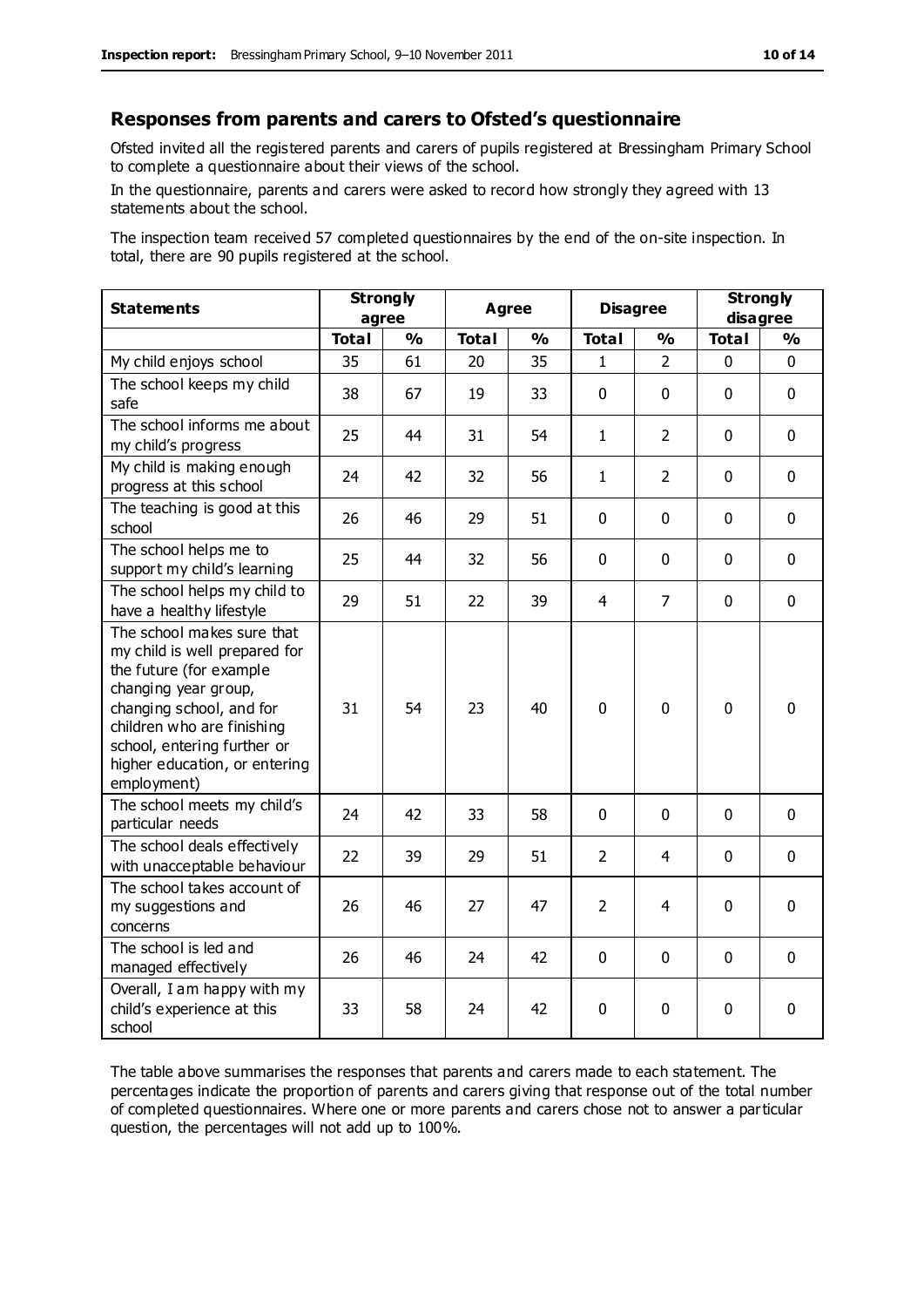## **Glossary**

#### **What inspection judgements mean**

| <b>Grade</b> | <b>Judgement</b> | <b>Description</b>                                            |
|--------------|------------------|---------------------------------------------------------------|
| Grade 1      | Outstanding      | These features are highly effective. An outstanding           |
|              |                  | school provides exceptionally well for all its pupils' needs. |
| Grade 2      | Good             | These are very positive features of a school. A school        |
|              |                  | that is good is serving its pupils well.                      |
| Grade 3      | Satisfactory     | These features are of reasonable quality. A satisfactory      |
|              |                  | school is providing adequately for its pupils.                |
| Grade 4      | Inadequate       | These features are not of an acceptable standard. An          |
|              |                  | inadequate school needs to make significant                   |
|              |                  | improvement in order to meet the needs of its pupils.         |
|              |                  | Ofsted inspectors will make further visits until it           |
|              |                  | improves.                                                     |

#### **Overall effectiveness of schools**

|                       | Overall effectiveness judgement (percentage of schools) |      |                     |                   |
|-----------------------|---------------------------------------------------------|------|---------------------|-------------------|
| <b>Type of school</b> | <b>Outstanding</b>                                      | Good | <b>Satisfactory</b> | <b>Inadequate</b> |
| Nursery schools       | 43                                                      | 47   | 10                  |                   |
| Primary schools       | 6                                                       | 46   | 42                  |                   |
| Secondary             | 14                                                      | 36   | 41                  |                   |
| schools               |                                                         |      |                     |                   |
| Sixth forms           | 15                                                      | 42   | 41                  | 3                 |
| Special schools       | 30                                                      | 48   | 19                  |                   |
| Pupil referral        | 14                                                      | 50   | 31                  |                   |
| units                 |                                                         |      |                     |                   |
| All schools           | 10                                                      | 44   | 39                  |                   |

New school inspection arrangements were introduced on 1 September 2009. This means that inspectors now make some additional judgements that were not made previously.

The data in the table above are for the period 1 September 2010 to 08 April 2011 and are consistent with the latest published official statistics about maintained school inspection outcomes (see [www.ofsted.gov.uk\)](http://www.ofsted.gov.uk/).

The sample of schools inspected during 2010/11 was not representative of all schools nationally, as weaker schools are inspected more frequently than good or outstanding schools.

Percentages are rounded and do not always add exactly to 100.

Sixth form figures reflect the judgements made for the overall effectiveness of the sixth form in secondary schools, special schools and pupil referral units.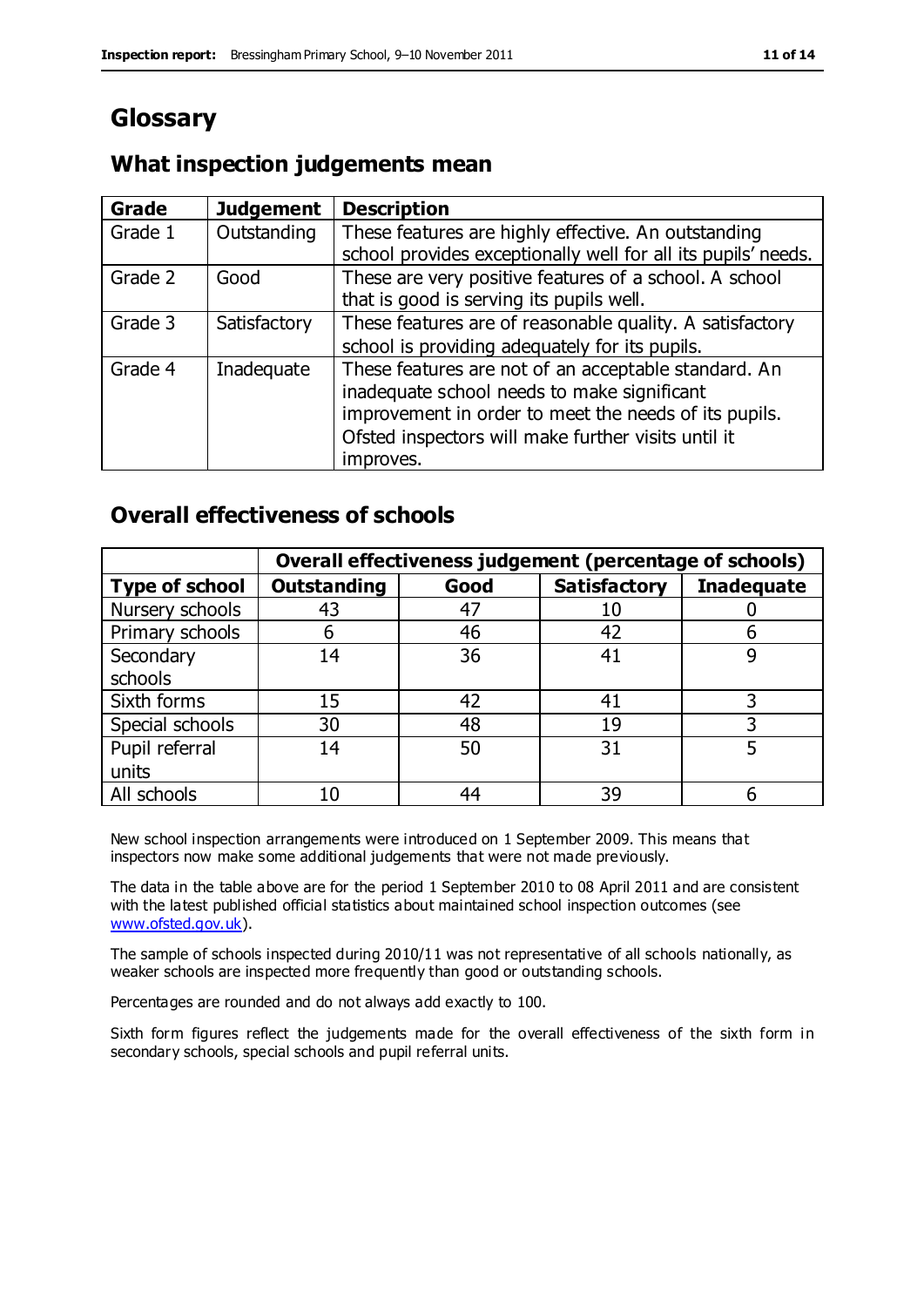# **Common terminology used by inspectors**

| Achievement:                  | the progress and success of a pupil in their<br>learning, development or training.                                                                                                                                                                                                                                      |  |  |
|-------------------------------|-------------------------------------------------------------------------------------------------------------------------------------------------------------------------------------------------------------------------------------------------------------------------------------------------------------------------|--|--|
| Attainment:                   | the standard of the pupils' work shown by test and<br>examination results and in lessons.                                                                                                                                                                                                                               |  |  |
| Capacity to improve:          | the proven ability of the school to continue<br>improving. Inspectors base this judgement on what<br>the school has accomplished so far and on the<br>quality of its systems to maintain improvement.                                                                                                                   |  |  |
| Leadership and management:    | the contribution of all the staff with responsibilities,<br>not just the headteacher, to identifying priorities,<br>directing and motivating staff and running the<br>school.                                                                                                                                           |  |  |
| Learning:                     | how well pupils acquire knowledge, develop their<br>understanding, learn and practise skills and are<br>developing their competence as learners.                                                                                                                                                                        |  |  |
| <b>Overall effectiveness:</b> | inspectors form a judgement on a school's overall<br>effectiveness based on the findings from their<br>inspection of the school. The following judgements,<br>in particular, influence what the overall<br>effectiveness judgement will be.                                                                             |  |  |
|                               | The school's capacity for sustained<br>improvement.<br>Outcomes for individuals and groups of<br>H<br>pupils.<br>The quality of teaching.<br>The extent to which the curriculum meets<br>ш<br>pupils' needs, including, where relevant,<br>through partnerships.<br>The effectiveness of care, guidance and<br>support. |  |  |
| Progress:                     | the rate at which pupils are learning in lessons and<br>over longer periods of time. It is often measured<br>by comparing the pupils' attainment at the end of a<br>key stage with their attainment when they started.                                                                                                  |  |  |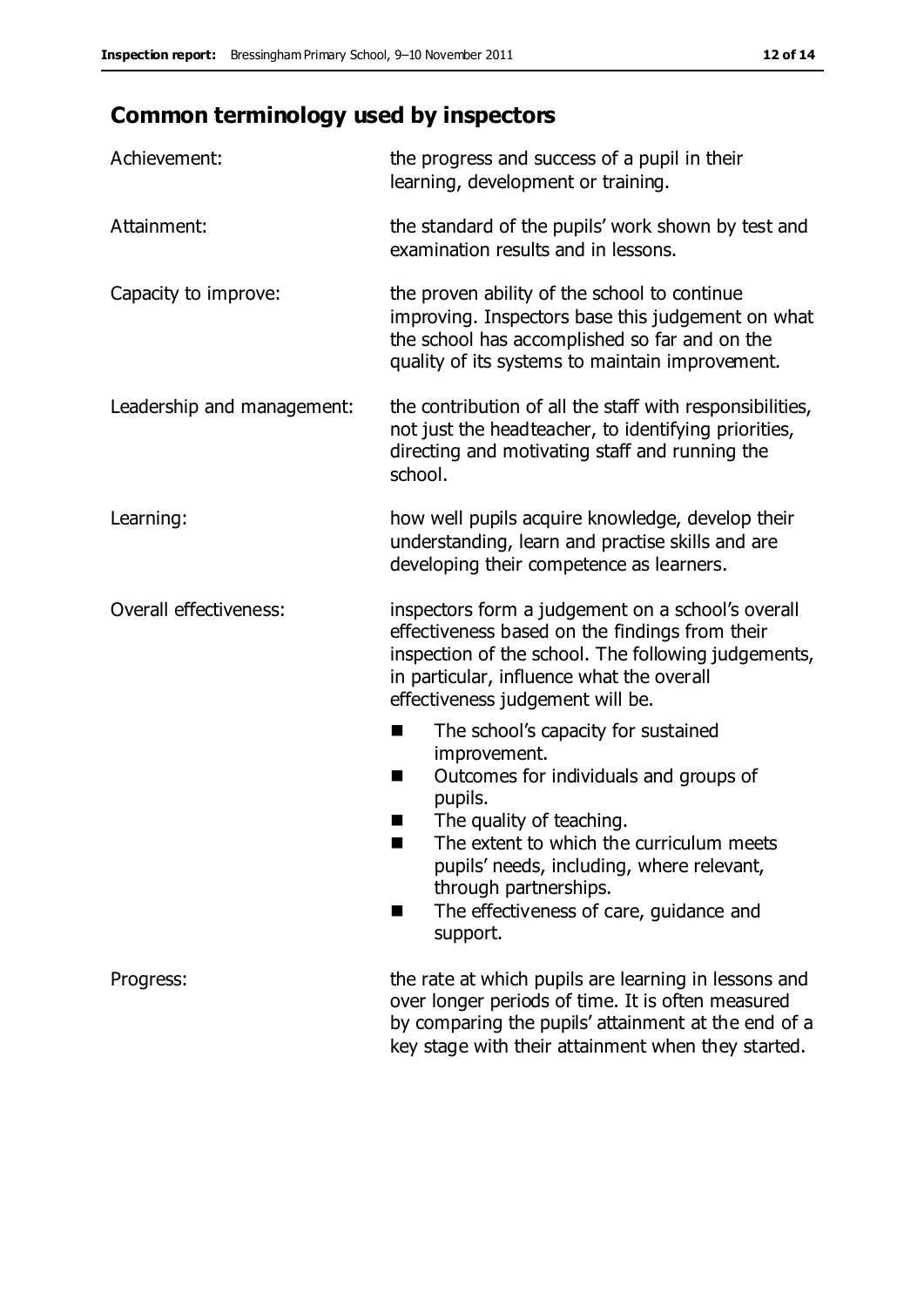#### **This letter is provided for the school, parents and carers to share with their children. It describes Ofsted's main findings from the inspection of their school.**



11 November 2011

Dear Pupils

#### **Inspection of Bressingham Primary School, Diss, IP22 2AR**

Thank you for your help with the inspection and for welcoming the inspectors to your school. I enjoyed the two days I spent with you. Please thank your parents for completing the questionnaires about their views of the school. Thank you also to those of you who completed questionnaires. They were helpful and told us that you enjoy school and feel it helps you to stay safe.

At this time, we believe your school is giving you a satisfactory education. Some things are going well and some things need improving. Your new headteacher has some good ideas for making positive changes over the next three years. All the adults at the school care for you well and want you to be successful. It was encouraging to see many of you learning successfully in lessons. We thought your behaviour was good and noticed how well you played together at break times. The playground buddies do a good job guiding the younger children. It is good to know that you can contribute your ideas on how to make the school better through your school council. Year 6 pupils told me about some helpful fundraising you do for charity and the good link you have with a school in Malawi. Many of you enjoy taking part in the clubs that go on after school. We saw the photographs on display of the school's successes in sports events, especially in rugby. Almost all of you attend school very regularly – well done!

At the end of the inspection, we asked your headteacher, staff and governors to keep working on some improvements to help you make more progress in writing and mathematics. We would like your teachers to do their best to ensure your lessons are matched precisely to your next steps in learning. We also asked the teachers and governors to keep a close check on how well the school is doing so they can help with the improvements too. You can help by working hard and trying your best.

You have much to look forward to in the rest of the year. I hope you enjoy it.

Yours sincerely

Rob McKeown Lead inspector